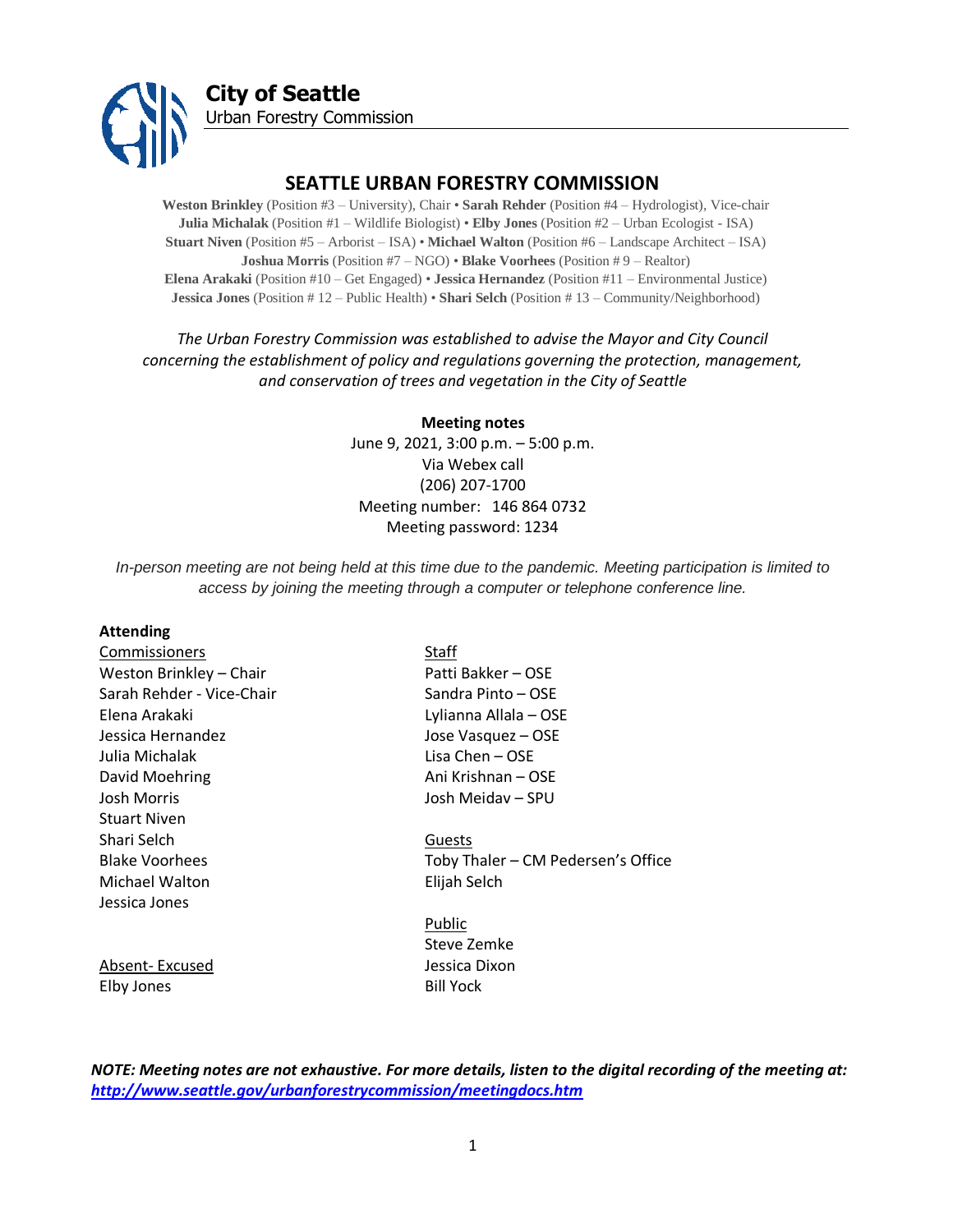**Call to order:** Weston called the meeting to order at 3:04 and took roll call.

#### **Public comment:**

Steve Zemke – Welcome Patti, to this effort to update the tree regulations and retaining our urban forest in the best state we can. Two comments/suggestions for the Statement of Legislative Intent letter of recommendation.

Stuart Niven – wanted to publicly thank Sandra Pinto for her service.

### **Chair, Committees, and Coordinator report:**

Weston provided a land acknowledgement, and included a reminder that the Commission's land acknowledgement is still a work in progress, to be updated and improved. He reported that the Committee meetings have yet to be scheduled and there will be more to report on committees next month.

Weston allowed some time for Sandra Pinto to give a last report/goodbyes to the Commission as she retires and this is her last meeting.

Patti Bakker, as new Urban Forestry Commission Coordinator, provided the update that Jessica Hernandez's appointment to Position #11 Environmental Justice was approved by City Council on June 1<sup>st</sup>. Also, on June 2<sup>nd</sup>, the annual meeting of the Urban Forestry Commission and the Urban Forestry Interdepartmental Team occurred and was focused on continuing training on Inclusive Engagement Principals, with training led by SPU's Community Connections Team.

#### **Approval of May 5 and May 12 meeting notes**

**ACTION: A motion to approve the May 5 meeting notes as written was made, seconded, and approved.** 

**ACTION: A motion to approve the May 12 meeting notes as written was made, seconded, and approved.** 

#### **Green New Deal Briefing**

OSE staff Lylianna Allala, Jose Vasquez, Ani Krishnan and Lisa Chen provided a presentation on the work OSE is doing around the Green New Deal (GND), including the Equity and Environment Initiative. Lylianna provided a briefing on the GND work last year; GND work was then delayed in 2020 due to the pandemic, but is moving forward again now. The presentation included:

- Equity and Environment Initiative
- Structures and policies set up to implement work, including the starting up of the GND Oversight Board.
- Climate actions relevant to the work of the UF Commission
- Data status updates on how the city is doing toward 2030 goals outlined, which show that annual progress toward goals needs to increase between 17% and 30% in the different categories of emissions in order to attain the goals. We need more data, particularly in order to serve environmental justice communities.
- Other groups involved in coordinating this work; community groups as well as City departments
- The City team's scope of work

Comments and questions from Commissioners included:

- Appreciate the progress that's been made, especially leading with race and being a model that way. Data tracking for carbon footprint; we need that in order to effectively coordinate and implement urban forestry work.
- Climate is a global issue. Even if Seattle is carbon neutral tomorrow, there will be impacts to mitigate.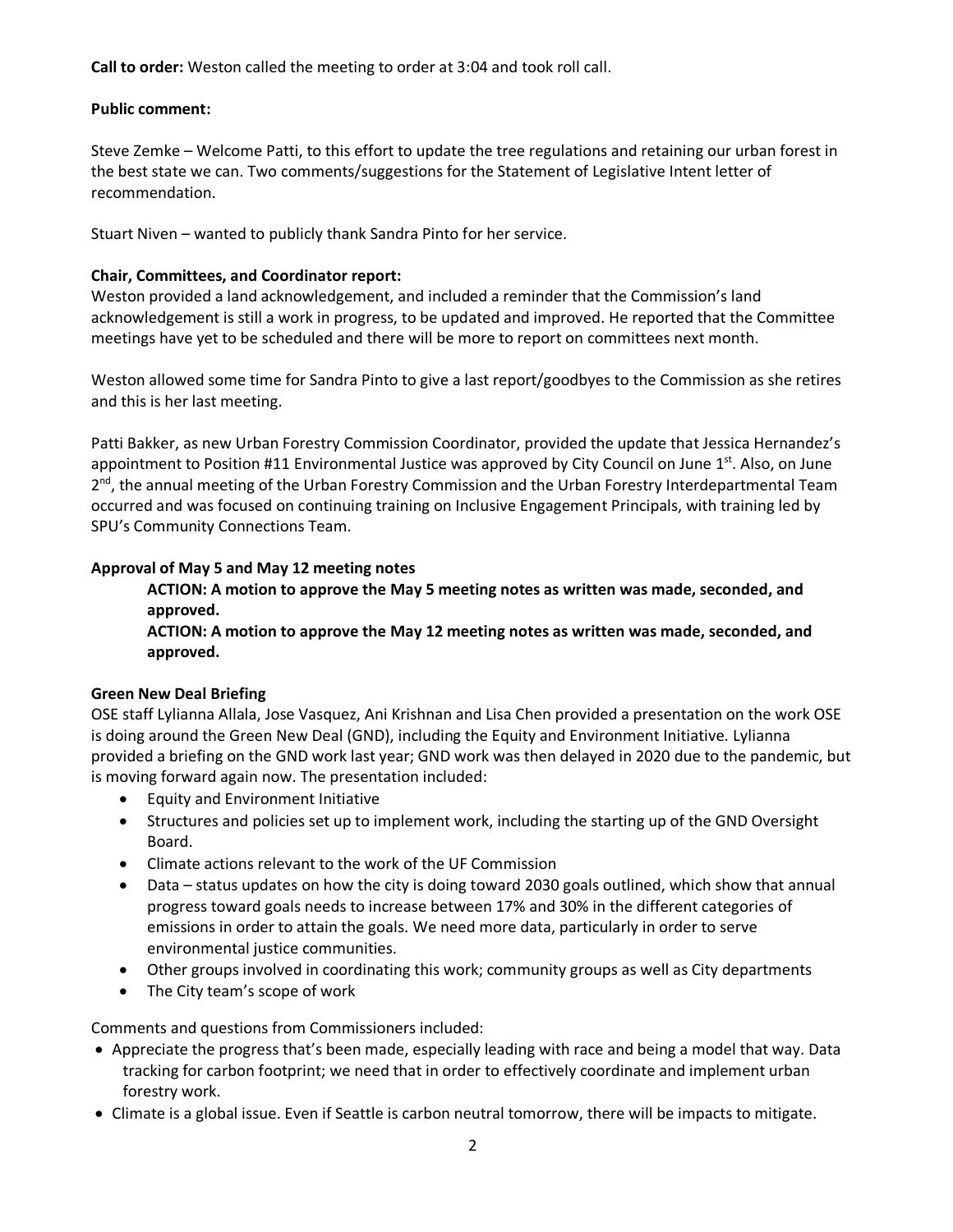- Welcome the opportunity to work together with the GND team. There may be policies we can mutually recommend to improve conditions for parts of the city that are disproportionately impacted.
- Access to green spaces is important, but who manages green spaces and trees varies across the city. Is there opportunity as we work together to address the access needs of neighborhoods, and trees as mitigation infrastructure to have a citywide vision of our urban forest? How do we plan for the city we want across the different departments?
- Options for staying up to date on and engaging with the GND team
- Concern that focus on equity issues means that we ignore loss of canopy that's happening in areas with dense canopy now. In addition to looking to add it where it doesn't exist now, recommend looking to protect what we already have.

### **SPU restoration work**

Josh Meidav provided a presentation on SPU's restoration work, in the context of the landscapes they manage and the coordination they engage in with other city departments. The habitat management work includes review of capital projects as well as programmatic and operations. Josh provided an overview of the Landscape Asset Management Planning (LAMP), which is a new effort with a deliverable of a first draft by the end of this year. The process includes inventory on 442 acres, 151 sites and evaluates SPU sites and public experience elements in the context of equity.

Josh discussed examples of site-specific restoration work:

- Forest restoration in West Seattle at SW Carroll Street
- Mitigation work along Maple Creek
- Mitigation and restoration combo on Upper Maple Creek
- Mitigation on Longfellow Creek at Genesee Pond
- Joint/coordination projects like Kingfisher and Salmon Bay Natural Area

Comments and questions from Commissioners included:

• Regarding the joint projects: has it been hard to make that coordination work, given different department ownership of lands? There are good agreements in place and relationships with staff groups that help, but there are funding and staffing challenges. Meeting in the field and playing to each other's strengths helps with getting the work done.

## **Commission Debriefs on Presentations**

Green New Deal:

Comments:

- Regarding gentrification issues, and the ability to create affordable housing: there are perceived conflicts between saving green spaces and creating affordable housing, how is that perceived in different communities, and are there concrete strategies for avoiding and mitigating those impacts.
- Elena are other nearby cities doing similar climate efforts that we can learn from?

Sarah will draft a letter thanking Lylianna's team for the presentation and their work. Other items the Commission would like to include in addition to these three things:

- Integrating forestry into the GND team's work and metrics for tracking carbon.
- There is interest in connecting with and building a relationship with the GND Oversight Board.
- The presentation outlined the current data and the need to dramatically increase efforts. Possibly combine the Commission's tree canopy goals with their 2030 goals?

Question: Both groups know we need to do something to advance our environmental goals. Who makes the decisions on these strategic goals? Weston pointed out that goals are lined out in UFMP and we drive toward those.

SPU restoration: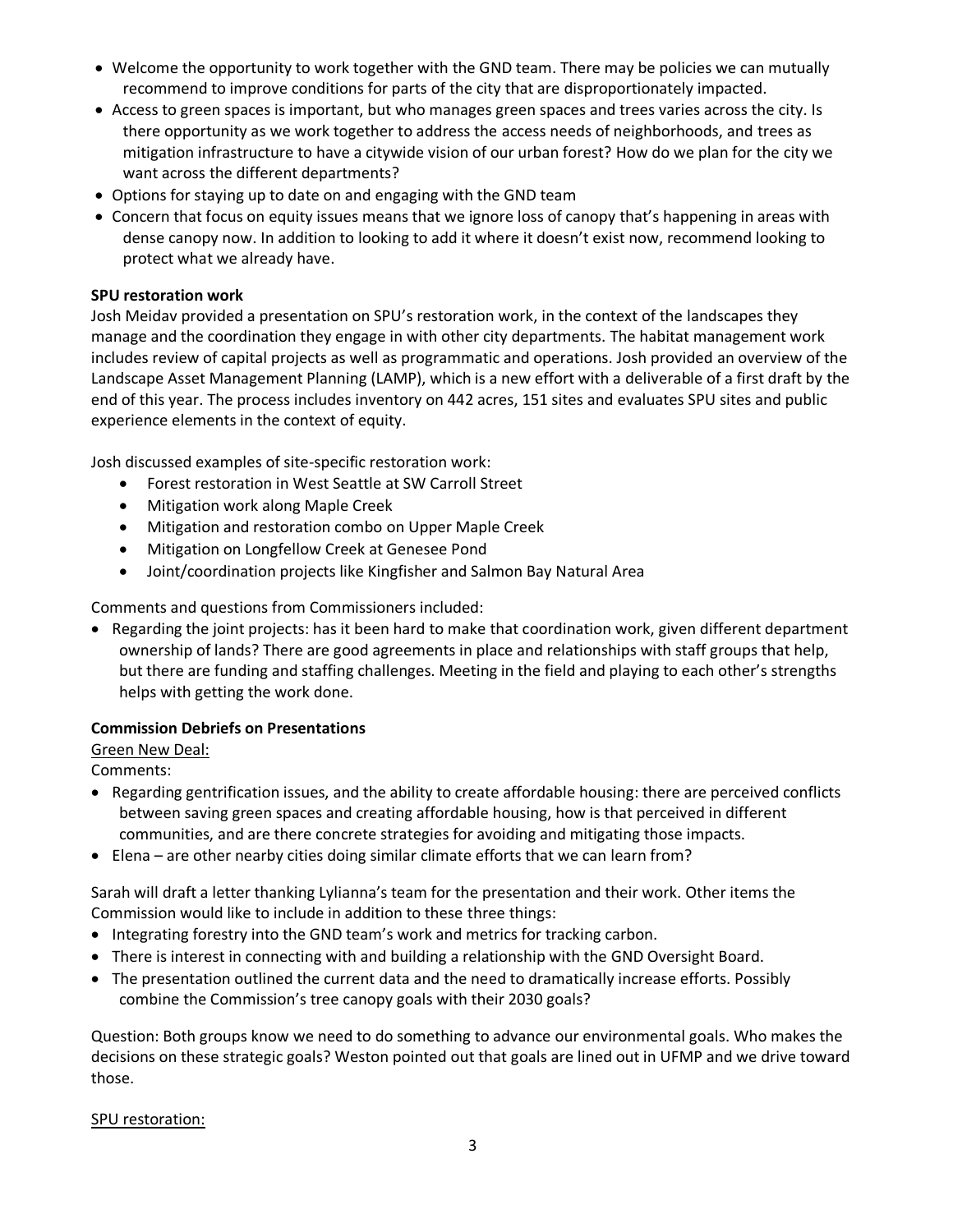It was good to have his transparent expression of his goals. Should put forward a letter to Mayor, Council and SPU leadership to support funding for this work and care for the assets. Stormwater infrastructure was not included in this discussion, but is tied/connected. In implementing the LAMP, how to ensure the work is funded adequately? Weston and Sarah work on a letter to be reviewed at the next meeting.

### **Urban Forestry Consolidation Statement of Legislative Intent letter**

Weston provided a brief overview of the structure of the recommendations included in his draft letter shared with the Commission. Due to lack of time at the end of the meeting, Commissioners agreed to review the letter between today and the next meeting and will revisit it at the next meeting.

*NOTE: Meeting notes are not exhaustive. For more details, listen to the digital recording of the meeting at: <http://www.seattle.gov/urbanforestrycommission/meetingdocs.htm>*

#### **Public comment:**

Steve Zemke –The Commission should consider recommending creation of a new department as the Office of Environment, Climate and Sustainability. Regarding the Urban Forestry Statement of Legislative Intent: consolidation could potentially save funds, increase efficiency.

Jessica Dixon – on behalf of her organization, The Last 6,000, Ms. Dixon expressed support for the Urban Forestry Statement of Legislative Intent and consolidating urban forestry (and maybe planning). A letter was sent from the organization, along with a memo from SDCI regarding a development in Magnolia; these materials are included with public input below.

**Adjourn:** The meeting was adjourned at 5:08 PM.

## **Meeting Chat:**

from Pinto Urrutia, Sandra to everyone: 2:56 PM Hello everyone from Jessica Hernandez to everyone: 3:12 PM Thank you Sandra for all your work and advocacy! from Julia Michalak to everyone: 3:12 PM Thank you so much Sandra!! from Joshua Morris to everyone: 3:12 PM Bye Sandra, we'll miss you!!1 from Blake Voorhees to everyone: 3:12 PM Thank you so much, Sandra!! from Joshua Morris to everyone: 3:13 PM Welcome, Patti! Glad to have you here. :) from David Moehring to everyone: 3:14 PM Welcome, Commissioner Hernandez from David Moehring to everyone: 3:15 PM Welcome, Patti Baker! from David Moehring to everyone: 3:57 PM

Thank you for working together regarding policies that we might recommend to reduce the urban heat island effect in specific neighborhood with only 11 to 22 percent tree canopy as set forth in the "Trees for Seattle"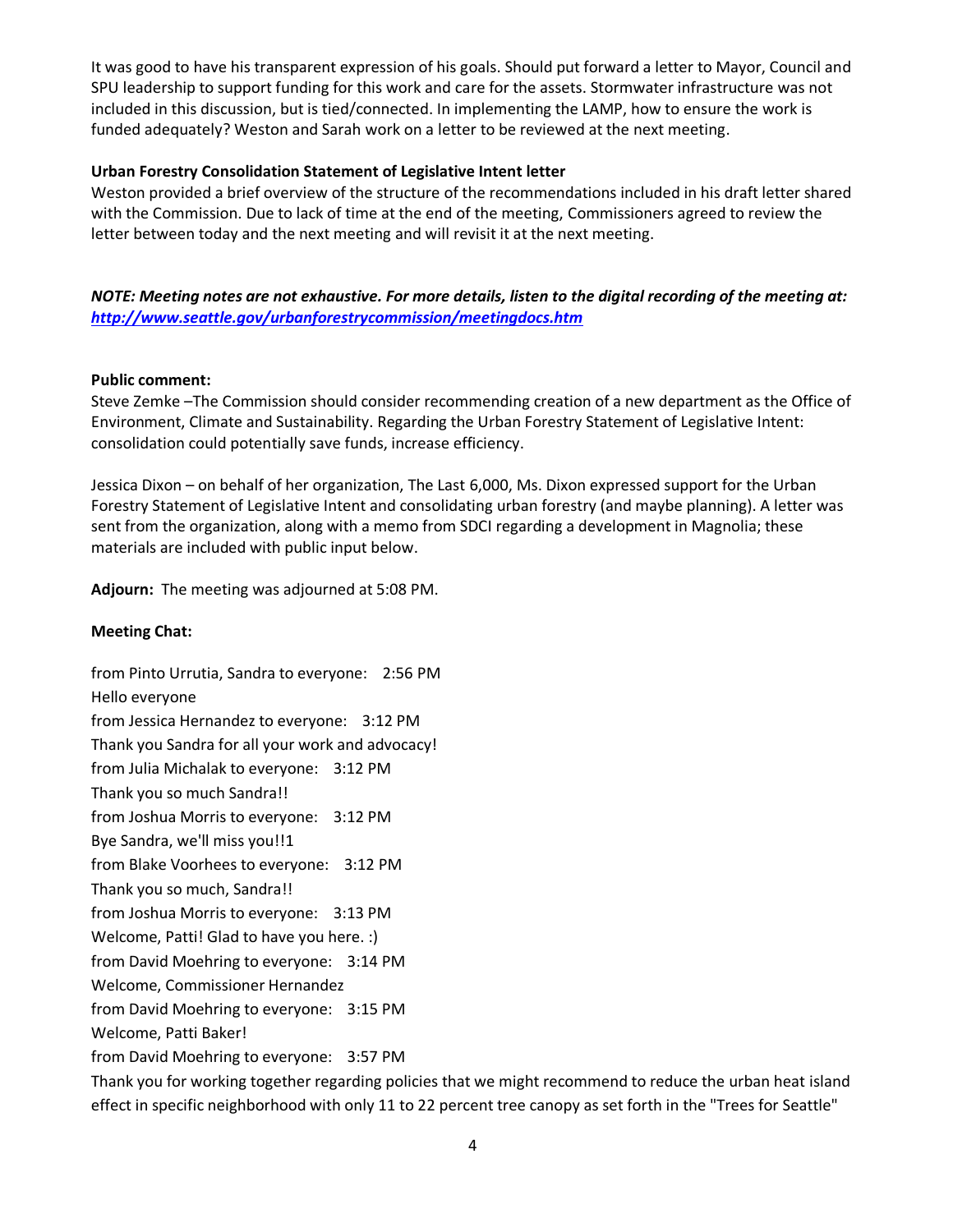website. Link:

https://seattlecitygis.maps.arcgis.com/apps/MapSeries/index.html?appid=a7072ffa326c4ef39a0f031961ebac e6

Trees for Seattle | Street Trees from Steve Zemke to everyone: 4:01 PM Commissions, when relevant, can forward to each other letters and positions they take, to assist in working together and keeping each other updated. from Meidav, Josh to everyone: 4:01 PM Cayce James at OPCD is developing a web available map that shows public access points to greenspaces throughout city. Cayce.James@seattle.gov from Allala, Lylianna to everyone: 4:02 PM Appreciate your time commissioners! Thank you for the dialogue. from Chen, Lisa to everyone: 4:03 PM thank you! from Sarah Rehder to everyone: 4:03 PM Thank you!! from Jessica Hernandez to everyone: 4:03 PM Thank you all! from Julia Michalak to everyone: 4:03 PM Thank you! from Jessica Hernandez to everyone: 4:28 PM Thank you for your presentation! from Blake Voorhees to everyone: 4:29 PM Thank you! from David Moehring to everyone: 4:34 PM Thank you, Josh! from Jessica Hernandez to everyone: 4:34 PM Thank you again! from Sarah Rehder to everyone: 4:34 PM Thank you! from Julia Michalak to everyone: 4:36 PM Thank you! from Meidav, Josh to everyone: 4:36 PM Much appreciated. Thank you to all of your work! from Elena Arakaki to everyone: 4:43 PM I'd be happy to be a second set of eyes on that letter if you'd like, Sarah from Steve Zemke to everyone: 4:45 PM Good idea to advance efforts to increase canopy earlier than 2037. That includes need for more protection of existing trees which are already providing canopy. from Steve Zemke to everyone: 4:48 PM Canopy increase on Beacon Hill is important because it is over SeaTAC flight plan and SeaTac plans to increase airline flight. from Thaler, Toby to everyone: 4:48 PM You can also use the Comp Plan policies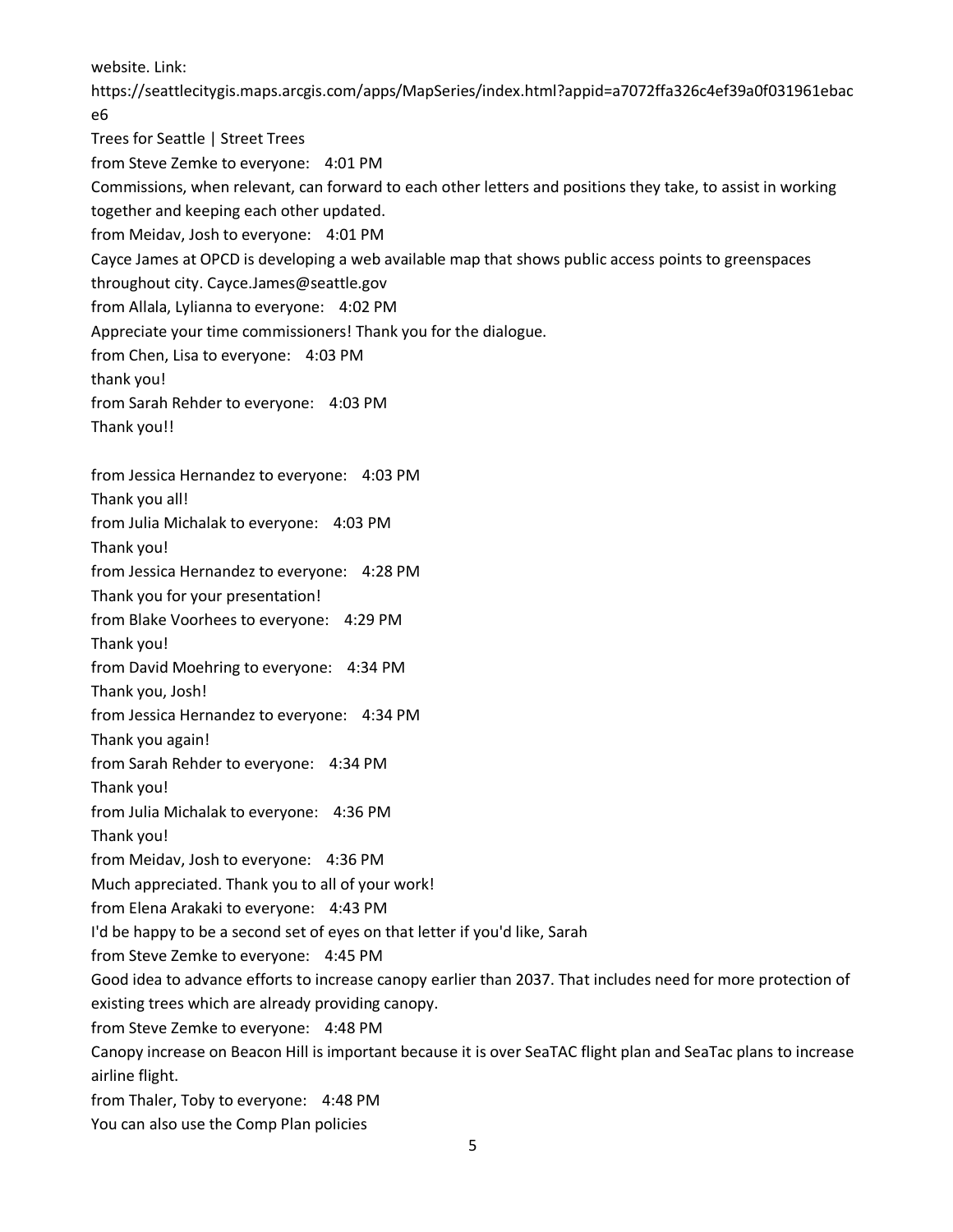from Steve Zemke to everyone: 4:49 PM Comp Plan update to take place by 2025 so it could update timeline to reach 30% canopy goal. from David Moehring to everyone: 4:52 PM Thank you Mr. Zemke and Mr. Thaler. Perhaps there is a City Agengy responsible to implement these goals and established policies that the Commission may reach out to. from Steve Zemke to everyone: 4:53 PM Office of PSzzzzrehensive Plan from Steve Zemke to everyone: 4:54 PM Office of Planning and Development is responsible for updating Seattle Comprehensive Plan from Thaler, Toby to everyone: 5:02 PM Thank you! from Thaler, Toby to everyone: 5:03 PM Department takes Council Ordinance. UFC could recommend. Politics...

#### **Public input: (see next page and posted notes)**

**From:** Nancy Simsons [<info@email.actionnetwork.org>](mailto:info@email.actionnetwork.org) **Sent:** Friday, June 4, 2021, 4:57 PM **To:** Pinto Urrutia, Sandra **Subject:** Please Update Seattle's Tree Ordinance

#### **CAUTION: External Email**

Urban Forestry Commission Coordinator Sandra Pinto de Bader,

It's time to end the delay by the Seattle Department of Construction and Inspections (SDCI) on presenting the Seattle City Council with an updated draft Tree and Urban Forest Protection Ordinance. Over the last 12 years, the City Council has repeatedly asked SDCI for an updated workable and effective ordinance draft to consider and it is obvious SDCI is not responding as requested. In its recent Resolution 31902, the Council gave specific issues for SDCI to address.

If SDCI cannot respond in a timely manner, please remove tree and urban forestry protection from their Department. As the City Auditor proposed in 2009, transfer tree and urban forestry oversight and authority to the Office of Sustainability and the Environment. SDCI has a conflict of interest in tree oversight – their priority mission has been to help developers build, not protect trees. Years of inaction on effective oversight and protection of trees by SDCI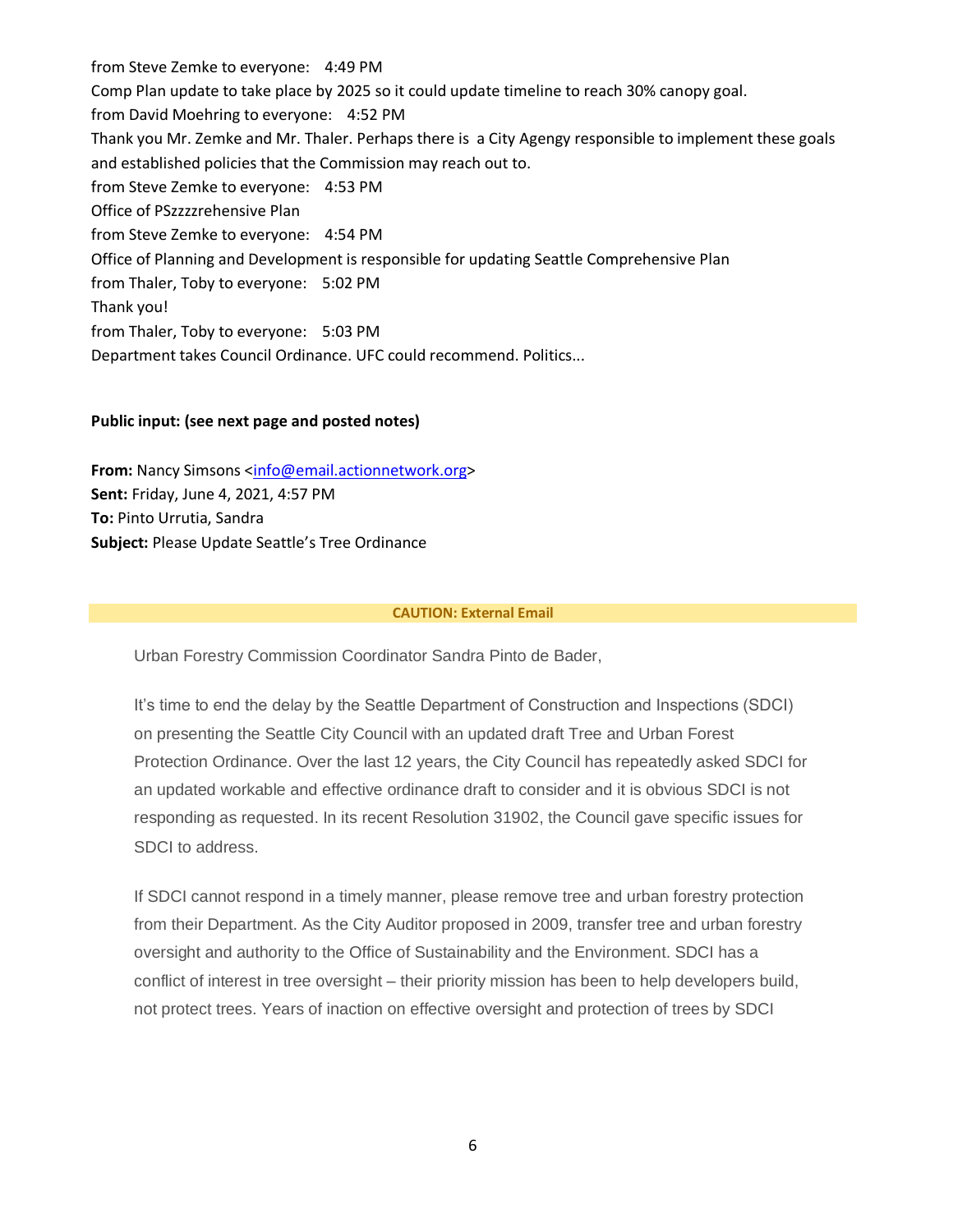demands that a separate entity like OSE take over the city's responsibility to protect and enhance our urban forest.

Seattle's trees and urban forest are vital to keeping our city healthy and livable. Trees and the urban forest comprise a vital green infrastructure. Trees reduce air pollution, storm water runoff and climate impacts like heat island effects, while providing essential habitat for birds and other wildlife. They are important for the physical and mental health of our residents.

Seattle's rapid growth and an outdated tree ordinance are reducing these beneficial effects as trees are removed and not replaced. It is urgent to act now to stop this continued loss of trees, particularly large mature trees and tree groves. It is important to promote environmental equity as trees are replaced.

Please update Seattle's Tree Protection Ordinance as recommended in the latest draft by the Seattle Urban Forestry Commission.

Here are the key provisions that need to be in the updated tree ordinance:

1. Expand the existing Tree Removal and Replacement Permit Program, including 2-week public notice and posting on-site, as used by the Seattle Department of Transportation (SDOT) – to cover all Significant Trees (6" and larger diameter at breast height (DBH)) on private property in all land use zones, both during development and outside development. 2. Require the replacement of all Significant Trees removed with trees that in 25 years will reach equivalent canopy volume – either on site or pay a replacement fee into a City Tree Replacement and Preservation Fund. Allow the Fund to also accept fines, donations, grants and set up easements.

3. Retain current protections for Exceptional Trees and reduce the upper threshold for Exceptional Trees to 24" DBH, protect tree groves and prohibit Significant Trees being removed on undeveloped lots.

4. Allow removal of no more than 2 Significant non-Exceptional Trees in 3 years per lot outside development

5. Establish one citywide database for applying for Tree Removal and Replacement Permits and to track changes in the tree canopy.

6. Post online all permit requests and permit approvals for public viewing.

7. Expand SDOT's existing tree service provider's registration and certification to register all

7